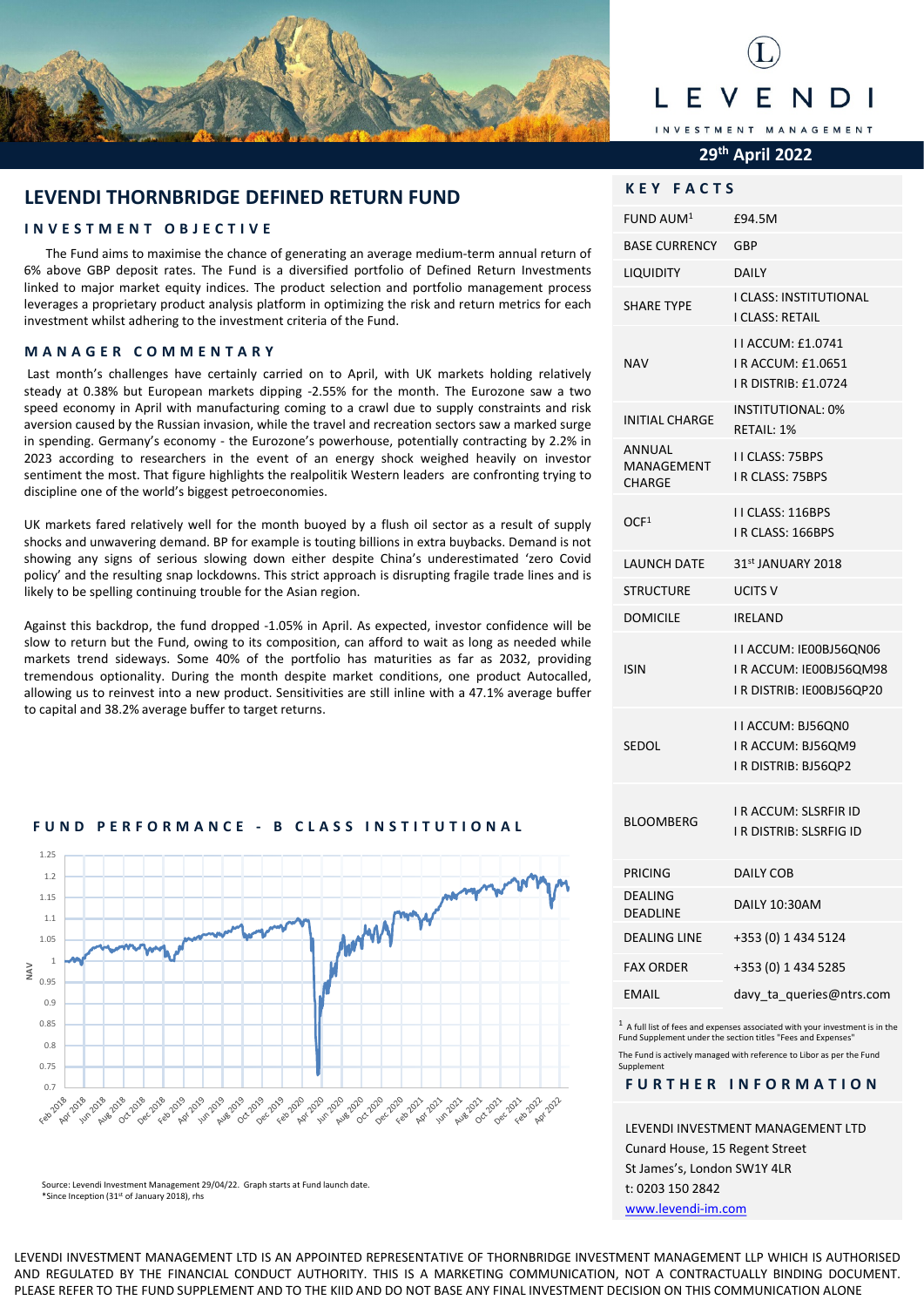



| FUND PERFORMANCE - B CLASS INSTITUTIONAL |            |                     |                                         |            |            |                       |            |            |             |                     |            |            |           |
|------------------------------------------|------------|---------------------|-----------------------------------------|------------|------------|-----------------------|------------|------------|-------------|---------------------|------------|------------|-----------|
| <b>YEAR</b>                              | <b>JAN</b> | <b>FEB</b>          | <b>MAR</b>                              | <b>APR</b> | <b>MAY</b> | <b>JUN</b>            | <b>JUL</b> | <b>AUG</b> | <b>SEPT</b> | <b>OCT</b>          | <b>NOV</b> | <b>DEC</b> | <b>FY</b> |
| 2018                                     | $\sim$     | 0.54%               | 0.34%                                   | 2.32%      |            | $(0.07\%)$ $(0.44\%)$ | 0.77%      | (0.47%)    | 0.95%       | (0.86%)             | $(0.02\%)$ | $(2.96\%)$ | $0.11\%$  |
| 2019                                     | 4.15%      | 0.55%               | 1.21%                                   | $0.41\%$   | (0.78%)    | 1.47%                 | 0.96%      | $(1.71\%)$ | 0.98%       | 0.08%               | 0.60%      | 0.51%      | 8.66%     |
| 2020                                     |            |                     | $(0.52\%)$ $(5.37\%)$ $(10.93\%)$ 7.10% |            | 5.31%      | (0.32%)               | 0.42%      | 3.18%      |             | $(0.03%)$ $(2.14%)$ | 6.09%      | 0.40%      | 1.76%     |
| 2021                                     | $(2.88\%)$ | 0.91%               | 4.13%                                   | 1.81%      | 1.02%      | 0.22%                 | 0.04%      | 1.00%      | $(1.00\%)$  | 1.68%               | (1.51%)    | 2.80%      | 8.33%     |
| 2022                                     |            | $(1.09%)$ $(0.20%)$ | 0.25%                                   | (1.05%)    |            |                       |            |            |             |                     |            |            | (2.09%)   |

Past performance does not predict future returns. Source: Levendi Investment Management 29/04/22

#### **REQUIRED LEVELS**

| <b>Percentage of Current Market Levels</b> | Lowest | Average | <b>Highest</b> |
|--------------------------------------------|--------|---------|----------------|
| To receive the target return               | 49.2%  | 61.8%   | 74.5%          |
| Capital preservation at maturity           | 44.5%  | 52.9%   | 68.7%          |

#### **FUND EXPOSURES**



Source: Levendi Investment Management 29/04/22

### **PORTFOLIO COMPOSITION**

| <b>Top 4 Holdings</b>                   |      |
|-----------------------------------------|------|
| Gilt-Backed 10YR UKX/SX5E Autocall 8.0% | 3.9% |
| Gilt-Backed 10YR UKX/SX5E Autocall 6.8% | 3.8% |
| Gilt-Backed 10YR UKX/SX5E Autocall 7.2% | 3.3% |
| Gilt-Backed 10YR UKX/SX5E Autocall 7.7% | 3.3% |

#### **MARKET RISK**



# Autocall 97.0% Cash 3.0%

**PRODUCT TYPE EXPOSURE**

#### THE FUND IS AVAILABLE VIA MOST MAJOR INTERNATIONAL PLATFORMS. PLEASE CONTACT A MEMBER OF THE TEAM FOR SPECIFIC AVAILABILITY.

LEVENDI INVESTMENT MANAGEMENT LTD IS AN APPOINTED REPRESENTATIVE OF THORNBRIDGE INVESTMENT MANAGEMENT LLP WHICH IS AUTHORISED AND REGULATED BY THE FINANCIAL CONDUCT AUTHORITY. THIS IS A MARKETING COMMUNICATION, NOT A CONTRACTUALLY BINDING DOCUMENT. PLEASE REFER TO THE FUND SUPPLEMENT AND TO THE KIID AND DO NOT BASE ANY FINAL INVESTMENT DECISION ON THIS COMMUNICATION ALONE